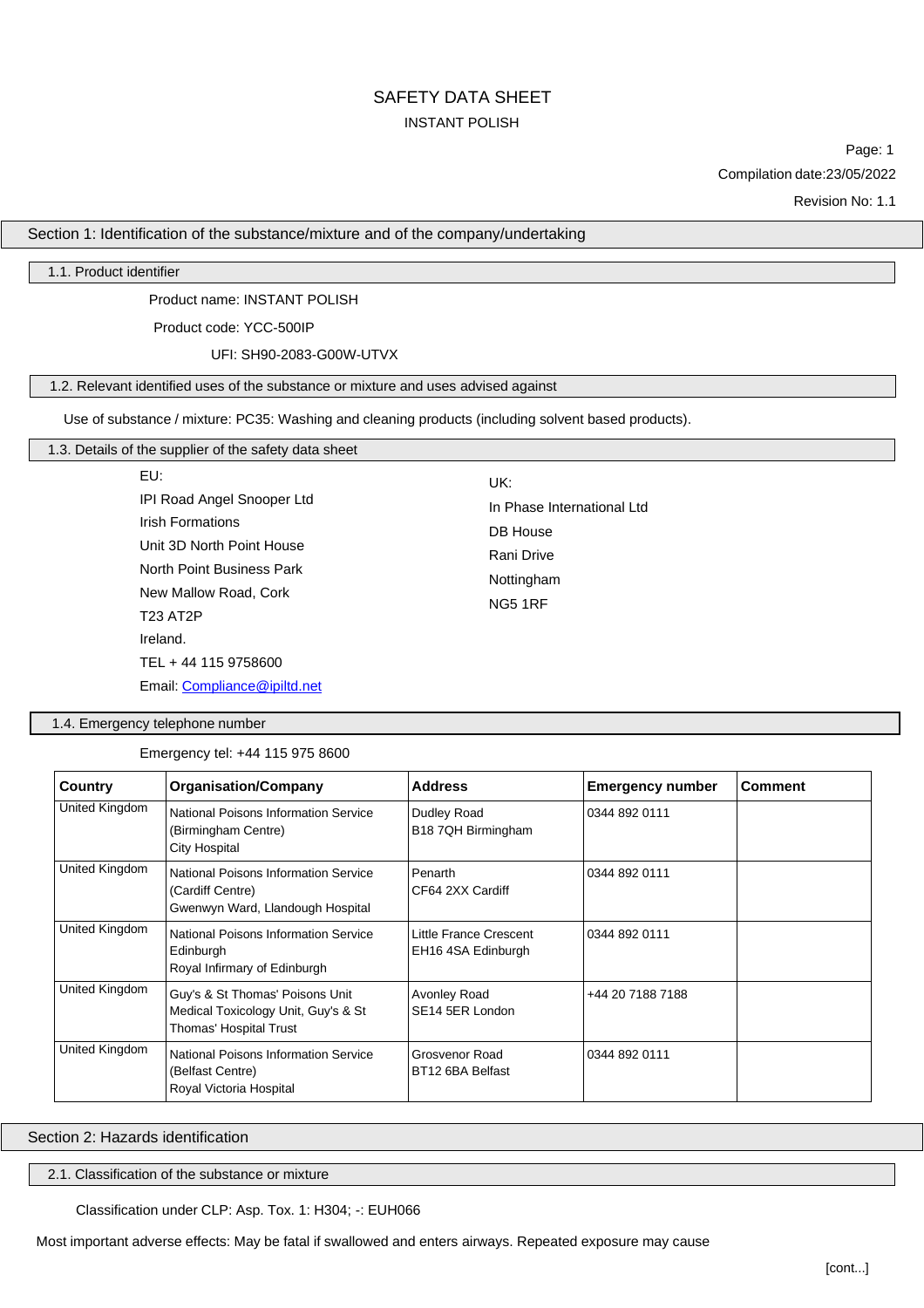#### INSTANT POLISH

#### skin dryness or cracking.

2.2. Label elements

Label elements:

Hazard statements: H304: May be fatal if swallowed and enters airways.

EUH066: Repeated exposure may cause skin dryness or cracking.

Hazard pictograms: GHS08: Health hazard



Signal words: Danger

Precautionary statements: P301+310: IF SWALLOWED: Immediately call a <POISON CENTER/doctor/...>.

P331: Do NOT induce vomiting.

P405: Store locked up.

P501: Dispose of <contents/container> to.

2.3. Other hazards

PBT: This product is not identified as a PBT/vPvB substance.

Section 3: Composition/information on ingredients

3.2. Mixtures

Hazardous ingredients:

HYDROCARBONS, C10-C13, N-ALKANES, ISOALKANES, CYCLICS, <2% AROMATICS - REACH registered number (s): 01-2119457273-39-XXXX

| <b>EINECS</b> | CAS      | PBT / WEL | <b>CLP Classification</b>               | Percent |
|---------------|----------|-----------|-----------------------------------------|---------|
| 918-481-9     |          |           | Asp. Tox. 1: H304: -: EUH066            | 10-20%  |
| OLEIC ACID    |          |           |                                         |         |
| -             | 112-80-1 |           | Eye Irrit. 2: H319; Skin Irrit. 2: H315 | 1-10%   |

Section 4: First aid measures

4.1. Description of first aid measures

Skin contact: Wash immediately with plenty of soap and water.

Eye contact: Bathe the eye with running water for 15 minutes.

Ingestion: Wash out mouth with water.

Inhalation: Consult a doctor.

4.2. Most important symptoms and effects, both acute and delayed

Skin contact: There may be mild irritation at the site of contact.

Eye contact: There may be irritation and redness.

Ingestion: There may be irritation of the throat.

Inhalation: No symptoms.

Delayed / immediate effects: No data available.

[cont...]

Page: 2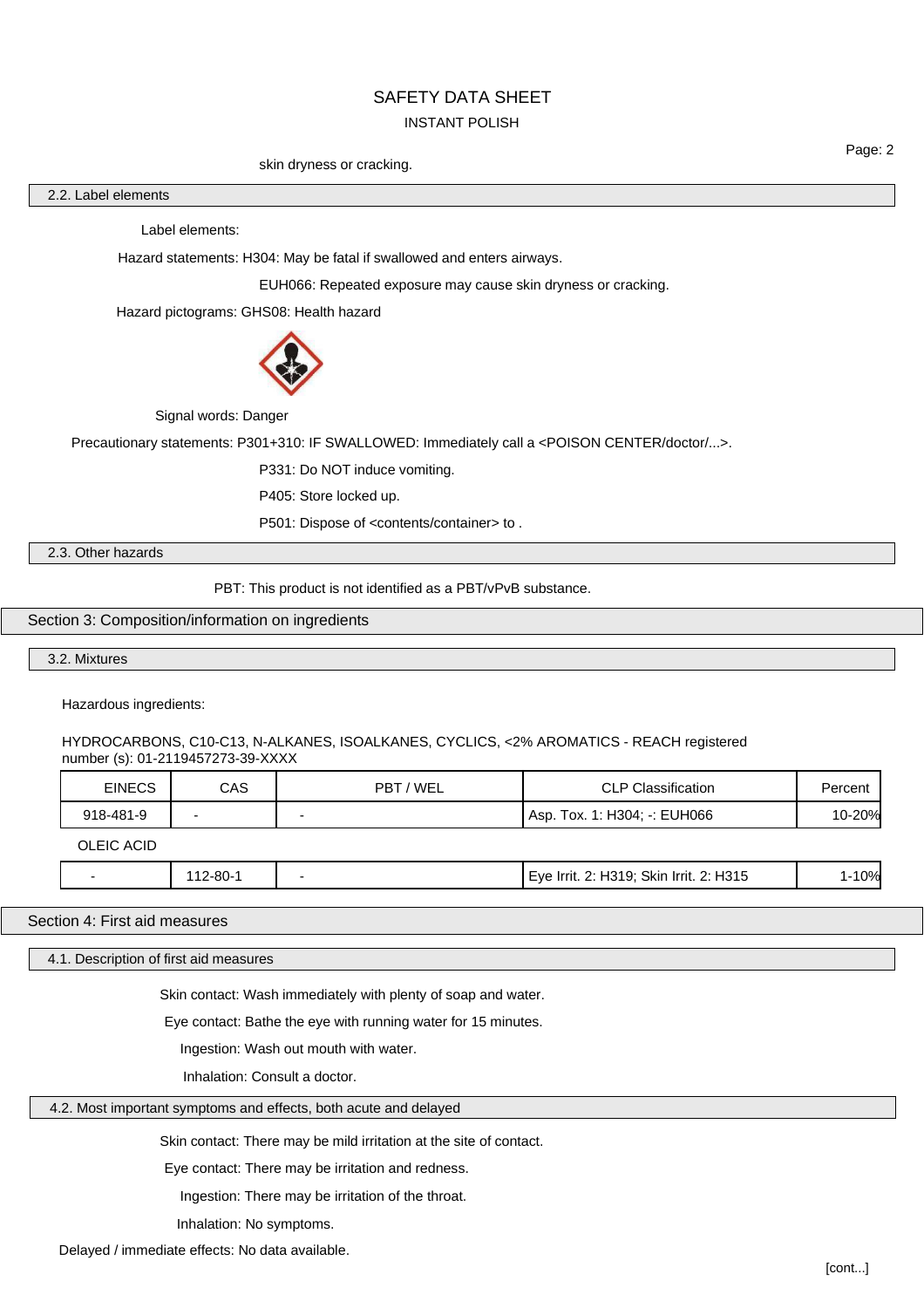## INSTANT POLISH

Page: 3

4.3. Indication of any immediate medical attention and special treatment needed

Immediate / special treatment: Not applicable.

#### Section 5: Fire-fighting measures

5.1. Extinguishing media

Extinguishing media: Suitable extinguishing media for the surrounding fire should be used. Use water spray to cool containers.

5.2. Special hazards arising from the substance or mixture

Exposure hazards: In combustion emits toxic fumes.

5.3. Advice for fire-fighters

Advice for fire-fighters: Wear self-contained breathing apparatus. Wear protective clothing to prevent contact with skin and eyes.

Section 6: Accidental release measures

6.1. Personal precautions, protective equipment and emergency procedures

Personal precautions: Refer to section 8 of SDS for personal protection details. Turn leaking containers

leak-side up to prevent the escape of liquid.

6.2. Environmental precautions

Environmental precautions: Do not discharge into drains or rivers. Contain the spillage using bunding.

6.3. Methods and material for containment and cleaning up

Clean-up procedures: Absorb into dry earth or sand. Transfer to a closable, labelled salvage container for disposal by an appropriate method.

6.4. Reference to other sections

Reference to other sections: Refer to section 8 of SDS.

Section 7: Handling and storage

7.1. Precautions for safe handling

Handling requirements: Avoid direct contact with the substance. Ensure there is sufficient ventilation of the area.

Avoid the formation or spread of mists in the air.

7.2. Conditions for safe storage, including any incompatibilities

Storage conditions: Store in a cool, well ventilated area. Keep container tightly closed.

7.3. Specific end use(s)

Specific end use(s): water soluble overprint varnish for pressroom use only.

Section 8: Exposure controls/personal protection

8.1. Control parameters

Hazardous ingredients: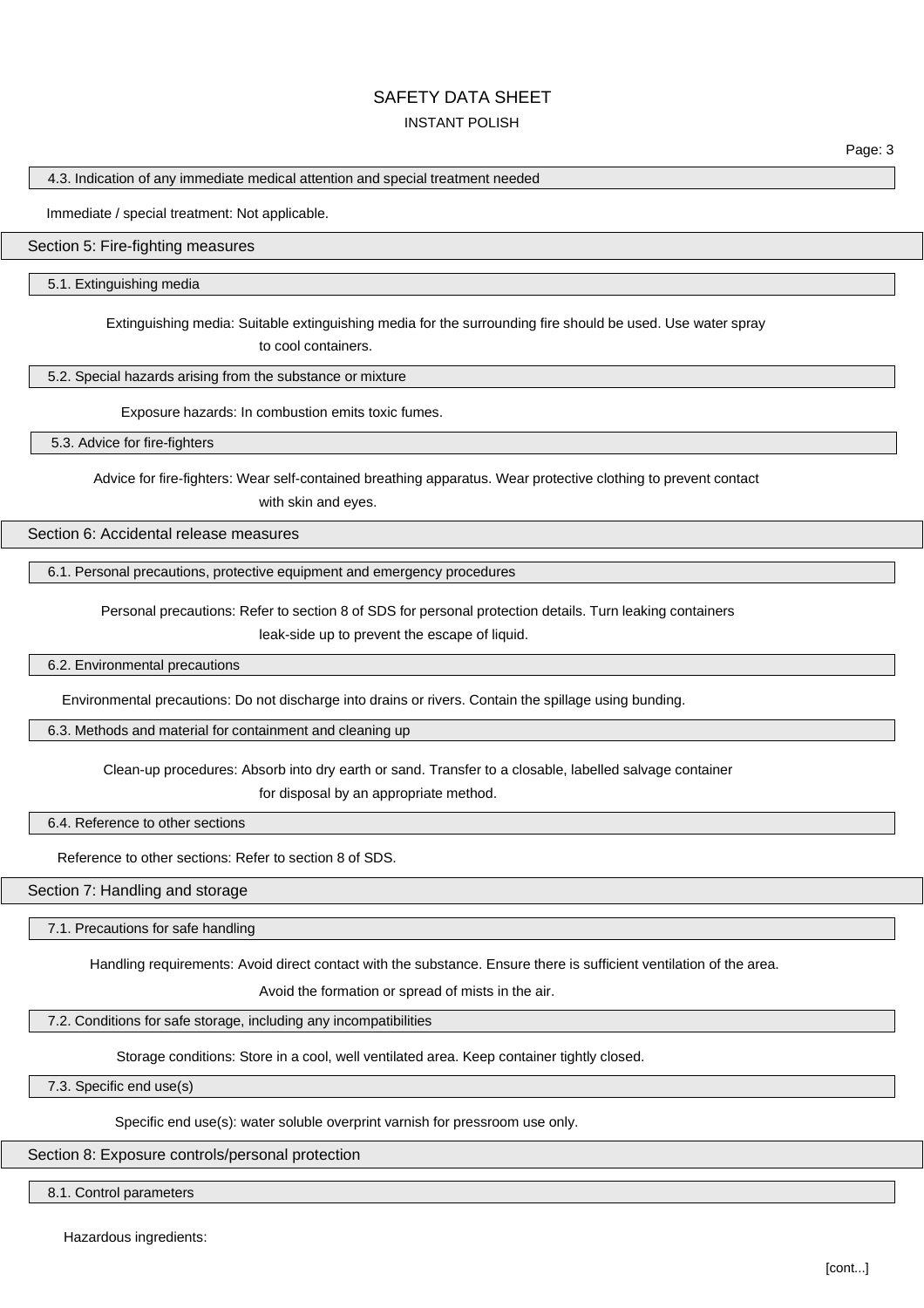# SAFETY DATA SHEET INSTANT POLISH

# Page: 4

# HYDROCARBONS, C10-C13, N-ALKANES, ISOALKANES, CYCLICS, <2% AROMATICS

## Workplace exposure limits:  $\blacksquare$

State 8 hour TWA 15 min. STEL 8 hour TWA 15 min. STEL  $UK$  RCP 1200mg/m3

## DNEL/PNEC Values

DNEL / PNEC No data available.

8.2. Exposure controls

Engineering measures: Ensure there is sufficient ventilation of the area.

Respiratory protection: Respiratory protection not required.

Hand protection: Protective gloves.

Eye protection: Safety glasses. Ensure eye bath is to hand.

Skin protection: Protective clothing.

Section 9: Physical and chemical properties

9.1. Information on basic physical and chemical properties

State: Liquid

Odour: Pleasant

Viscosity: Viscous

Boiling point/range°C: >35 Flash point/range°C: >35

pH: Approx. 7

9.2. Other information

Other information: No data available.

Section 10: Stability and reactivity

10.1. Reactivity

Reactivity: Stable under recommended transport or storage conditions.

10.2. Chemical stability

Chemical stability: Stable under normal conditions.

10.3. Possibility of hazardous reactions

Hazardous reactions: Hazardous reactions will not occur under normal transport or storage conditions.

Decomposition may occur on exposure to conditions or materials listed below.

10.4. Conditions to avoid

Conditions to avoid: Heat.

10.5. Incompatible materials

Materials to avoid: Strong oxidising agents. Strong acids.

10.6. Hazardous decomposition products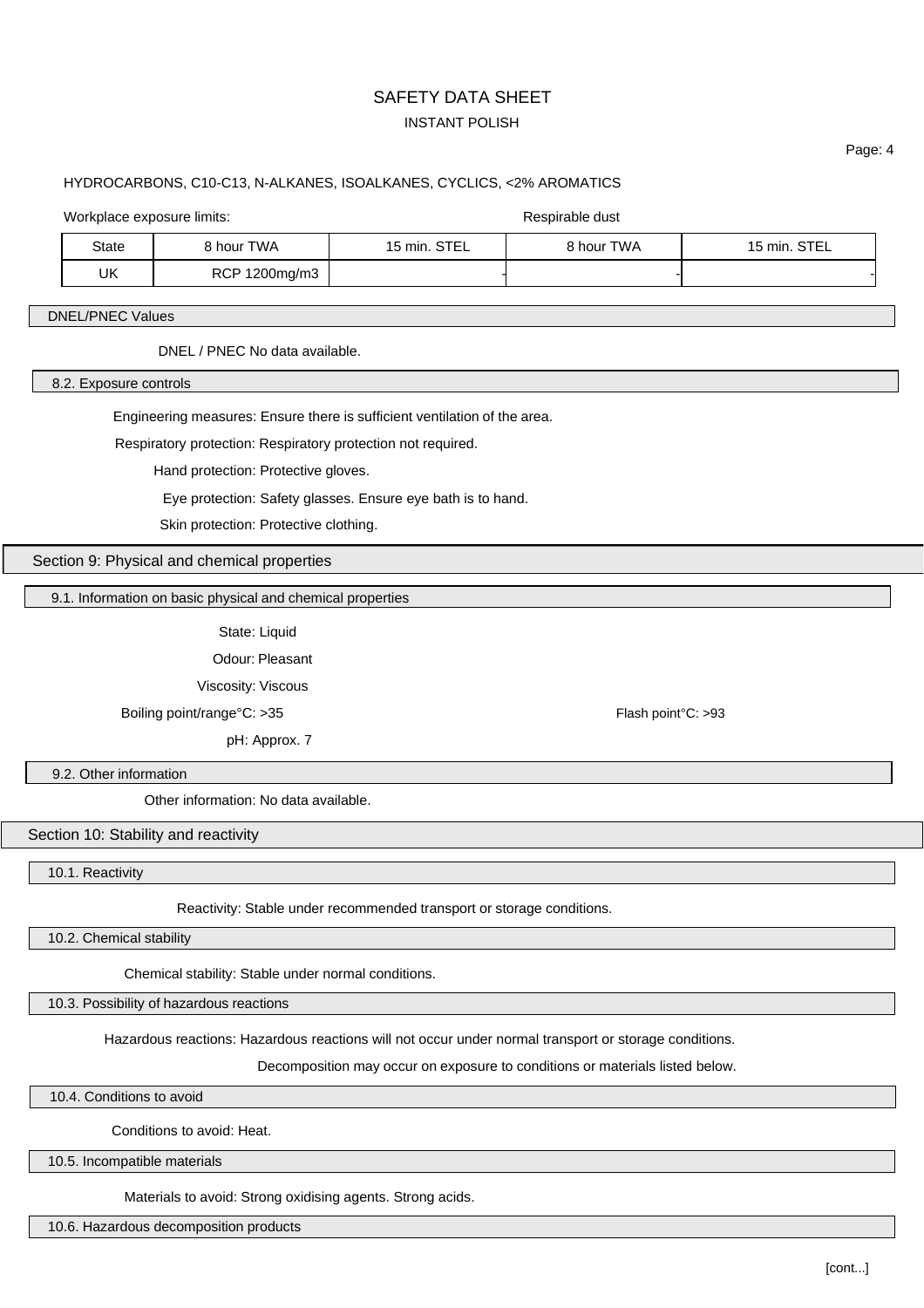## INSTANT POLISH

#### Haz. decomp. products: In combustion emits toxic fumes.

## Section 11: Toxicological information

#### 11.1. Information on toxicological effects

Hazardous ingredients:

## HYDROCARBONS, C10-C13, N-ALKANES, ISOALKANES, CYCLICS, <2% AROMATICS

| DERMAL         | <b>RAT</b> | ∟D50    |            | >2000 mg/kg |
|----------------|------------|---------|------------|-------------|
| ORAL           | <b>RAT</b> | ∟D50    |            | >5000 mg/kg |
| <b>VAPOURS</b> | RAT        | 1H LC50 | >5000 mg/l |             |

Toxicity values: No data available.

Symptoms / routes of exposure

Skin contact: There may be mild irritation at the site of contact.

Eye contact: There may be irritation and redness.

Ingestion: There may be irritation of the throat.

Inhalation: No symptoms.

#### Delayed / immediate effects: No data available.

Other information: Not applicable.

## Section 12: Ecological information

12.1. Toxicity

### Hazardous ingredients:

### HYDROCARBONS, C10-C13, N-ALKANES, ISOALKANES, CYCLICS, <2% AROMATICS

| <b>ALGAE</b>                        | 72H IC50 | $>1000$ mg/l |  |
|-------------------------------------|----------|--------------|--|
| Daphnia magna                       | 48H EC50 | $>1000$ mg/l |  |
| RAINBOW TROUT (Oncorhynchus mykiss) | 96H LC50 | $>1000$ mg/l |  |

12.2. Persistence and degradability

Persistence and degradability: Biodegradable.

12.3. Bioaccumulative potential

Bioaccumulative potential: No bioaccumulation potential.

12.4. Mobility in soil

Mobility: Readily absorbed into soil.

### 12.5. Results of PBT and vPvB assessment

PBT identification: This product is not identified as a PBT/vPvB substance.

12.6. Other adverse effects

Other adverse effects: Negligible ecotoxicity.

Page: 5